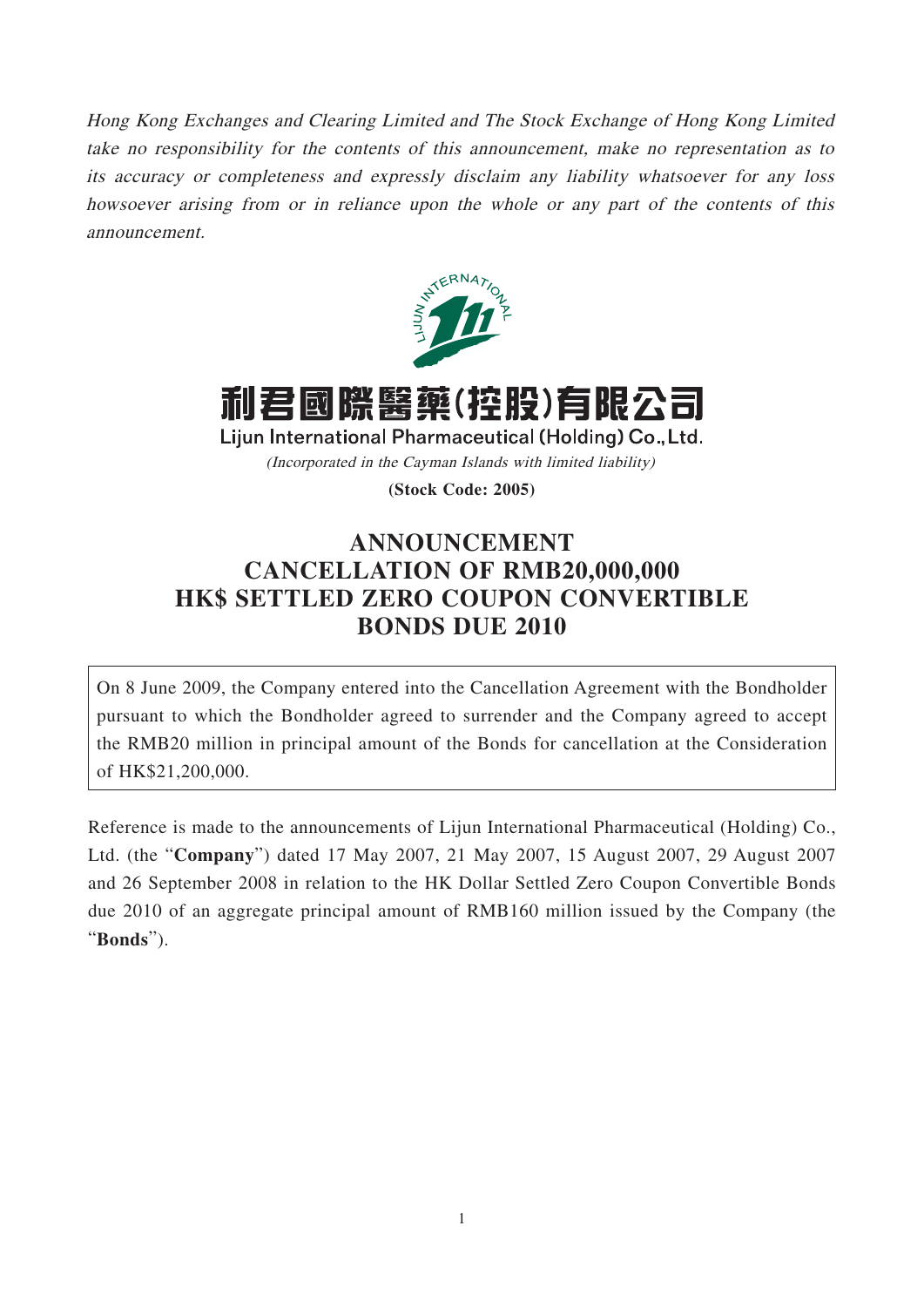## **THE CANCELLATION AGREEMENT**

On 8 June 2009, the Company entered into a cancellation agreement (the "**Cancellation Agreement**") with Potent Holdings Limited (the "**Bondholder**") pursuant to which the Bondholder agreed to surrender with full title and the Company agreed to accept RMB20 million in principal amount of the Bonds (the "**Subject Bonds**") at the consideration of HK\$21,200,000 (the "**Consideration**"). The Consideration shall be payable by the Company to the Bondholder upon signing of the Cancellation Agreement. Pursuant to the terms of the Cancellation Agreement, the Subject Bonds will be surrendered by the Bondholder upon signing of the Cancellation Agreement.

The Consideration was agreed after arm's length negotiation between the Company and the Bondholder with reference to the prevailing market conditions and the terms of the Bonds. The Consideration will be settled by the Company in cash by means of bank borrowing.

Upon completion of the Cancellation Agreement which took place upon signing on 8 June 2009, the Subject Bonds have been cancelled pursuant to the terms and conditions of the Bonds. Upon cancellation of the Subject Bonds, the Bondholder holds outstanding Bonds in the principal amount of RMB10 million.

## **REASONS AND BENEFITS FOR THE CANCELLATION**

The directors of the Company consider that it is in the interest of the Company and its shareholders to enter into the Cancellation Agreement based on its terms.